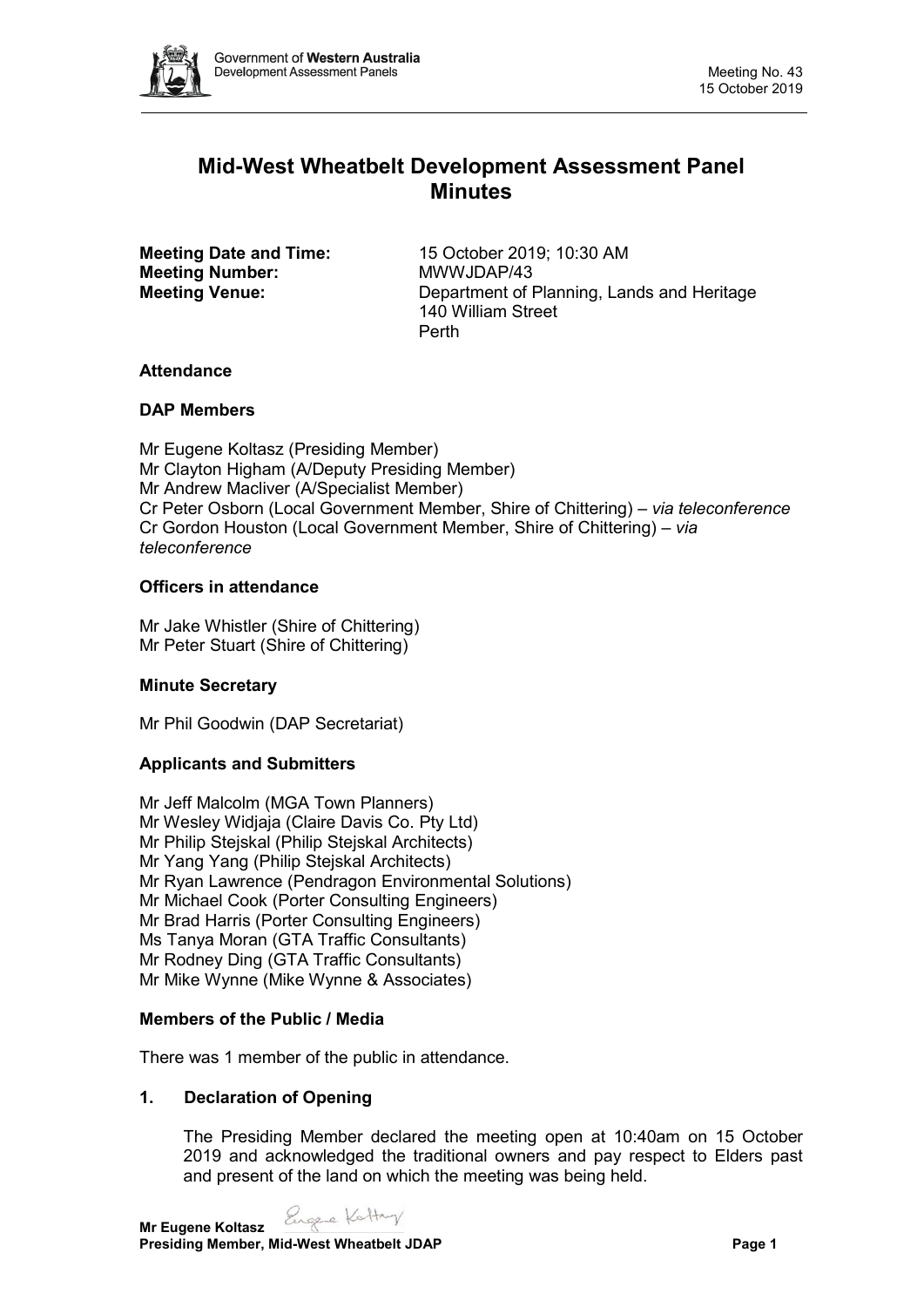

Due to the conflict of the Presiding Member and the unavailability of the Deputy Presiding Member, Mr Eugene Koltasz has been appointed as Presiding Member for this meeting in accordance with regulation 27(3A) of the *Planning and Development (Development Assessment Panel) Regulations 2011*.

The Presiding Member announced the meeting would be run in accordance with the DAP Standing Orders 2017 under the *Planning and Development (Development Assessment Panels) Regulations 2011*.

The Presiding Member advised that panel members may refer to technical devices, such as phones and laptops, throughout the meeting to assist them in considering the information before them.

## **2. Apologies**

Mr Paul Kotsoglo (Presiding Member) Ms Jaqueline Jurmann (Deputy Presiding Member) Mr Andrew Mack (Specialist Member)

## **3. Members on Leave of Absence**

Nil

## **4. Noting of Minutes**

DAP members noted that signed minutes of previous meetings are available on the [DAP website.](https://www.dplh.wa.gov.au/about/development-assessment-panels/daps-agendas-and-minutes)

## **5. Declaration of Due Consideration**

All members declared that they had duly considered the documents.

#### **6. Disclosure of Interests**

DAP Member, Mr Paul Kotsoglo, declared an direct pecuniary interest in item 8.1. Mr Kotsoglo is an owner of Planning Solutions whom Claire Davis Co. Pty Ltd consulted.

In accordance with section 6.3.1 of the DAP Standing Orders 2017, the Presiding Member, Mr Eugene Koltasz, determined that the member listed above, who had disclosed a pecuniary interest, was not permitted to participate in the discussion or voting on the items.

# **7. Deputations and Presentations**

- **7.1** Mr Wesley Widjaja (Claire Davis Co. Pty Ltd) addressed the DAP in support of the application at Item 8.1 and responded to questions from the panel.
- **7.2** Mr Jeff Malcolm (MGA Town Planners) addressed the DAP in support of the application at Item 8.1.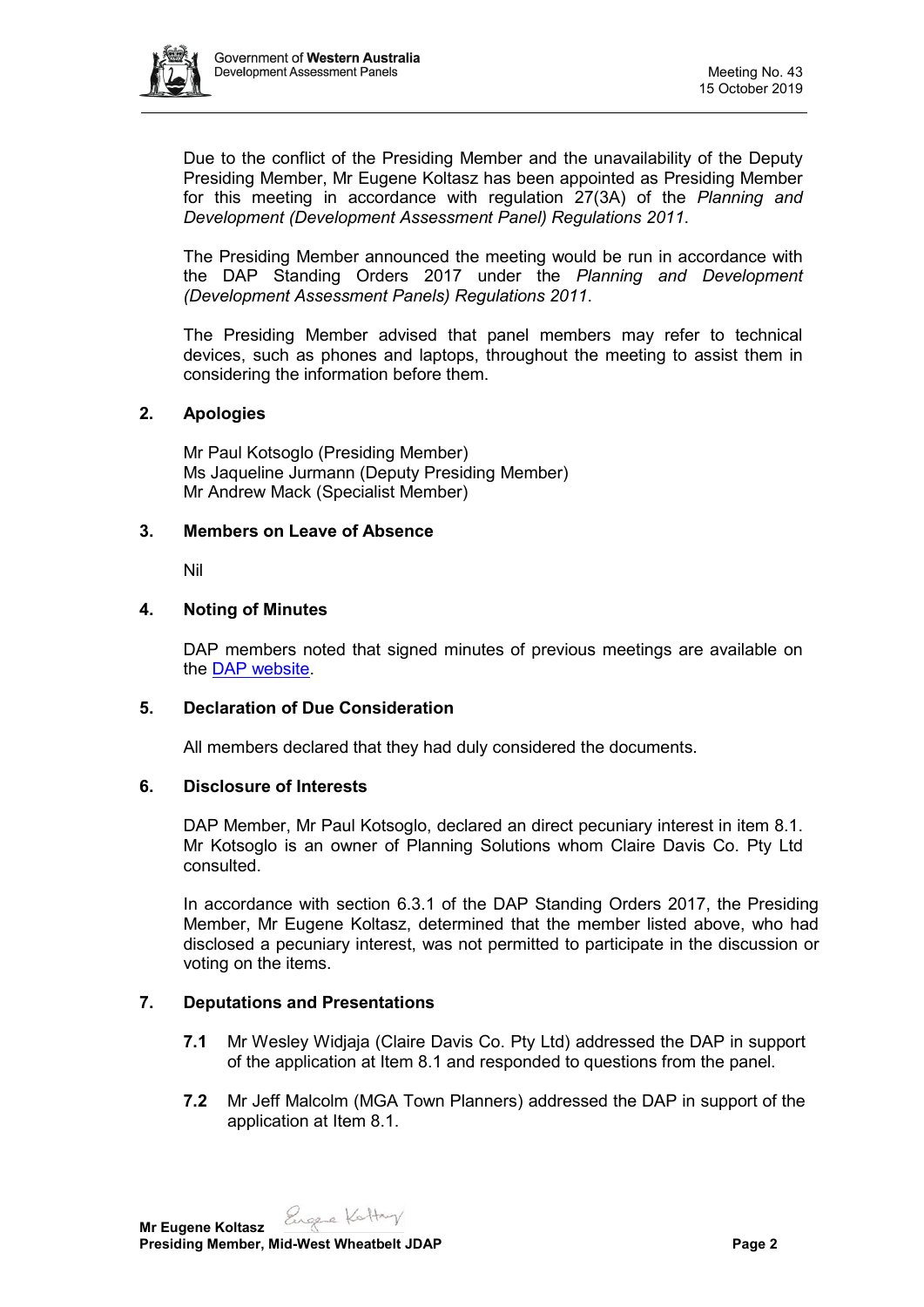

## **8. Form 1 – Responsible Authority Reports – DAP Application**

| <b>Property Location:</b>       | Lot 4 (1201) Mooliabeenee Road, Bindoon |
|---------------------------------|-----------------------------------------|
| <b>Development Description:</b> | <b>Private Recreation Facility</b>      |
| Applicant:                      | <b>MGA Town Planners</b>                |
| Owner:                          | Claire Davis Co. Pty Ltd                |
| Responsible Authority:          | Shire of Chittering                     |
| DAP File No:                    | DAP/19/01621                            |
|                                 |                                         |

# **REPORT RECOMMENDATION**

**Moved by:** Cr Gordon Houston **Seconded by:** Cr Peter Osborn

That the Mid-West/Wheatbelt JDAP resolves to:

**Approve** DAP Application DAP/19/01621 and accompanying plans provided in Attachment 1 in accordance with Clause 68 Schedule 2 (Deemed Provisions) of the *Planning and Development (Local Planning Schemes) Regulations 2015* and the provisions of the Shire of Chittering Local Planning Scheme No. 6 as a 'Recreation – Private' land use, subject to the following conditions as follows:

#### **Conditions:**

- 1. All development shall be in accordance with the approved plans.
- 2. Prior to commencement of any works on-site, a stormwater management plan shall be prepared by a suitably qualified engineer and submitted to the Shire of Chittering for approval to demonstrate the capture, treatment and disposal of stormwater from the development area. The approved Stormwater Management Plan shall be implemented prior to use of the proposed development and thereafter maintained to the satisfaction of the Shire of Chittering.
- 3. Prior to commencement of any works on-site, a cockatoo habitat tree identification and protection plan prepared by a suitably qualified consultant shall be submitted to the Shire of Chittering for approval. The Plan shall be implemented throughout the construction of the development and for the life of the development thereafter, to the satisfaction of the Shire of Chittering.
- 4. Prior to commencement of any works on-site, a construction management plan shall be submitted for approval by the Shire of Chittering and implemented for the duration of the construction of the development to the satisfaction of the Shire of Chittering. The Construction Management Plan shall include the following, but not limited to:
	- Management of construction vehicles on the local road network;
	- Management of construction noise and dust; and
	- Management of waste/litter.
- 5. Prior to occupation or use of the proposed development a stage 2 (preliminary design) road safety audit on the proposed development crossover intersection on Mooliabeenee Road shall be conducted in accordance with Main Roads WA's 'Policy and Guidelines for Road Safety Audit' to the satisfaction of the Shire of Chittering and at the full cost of the proponent. The selection of the road safety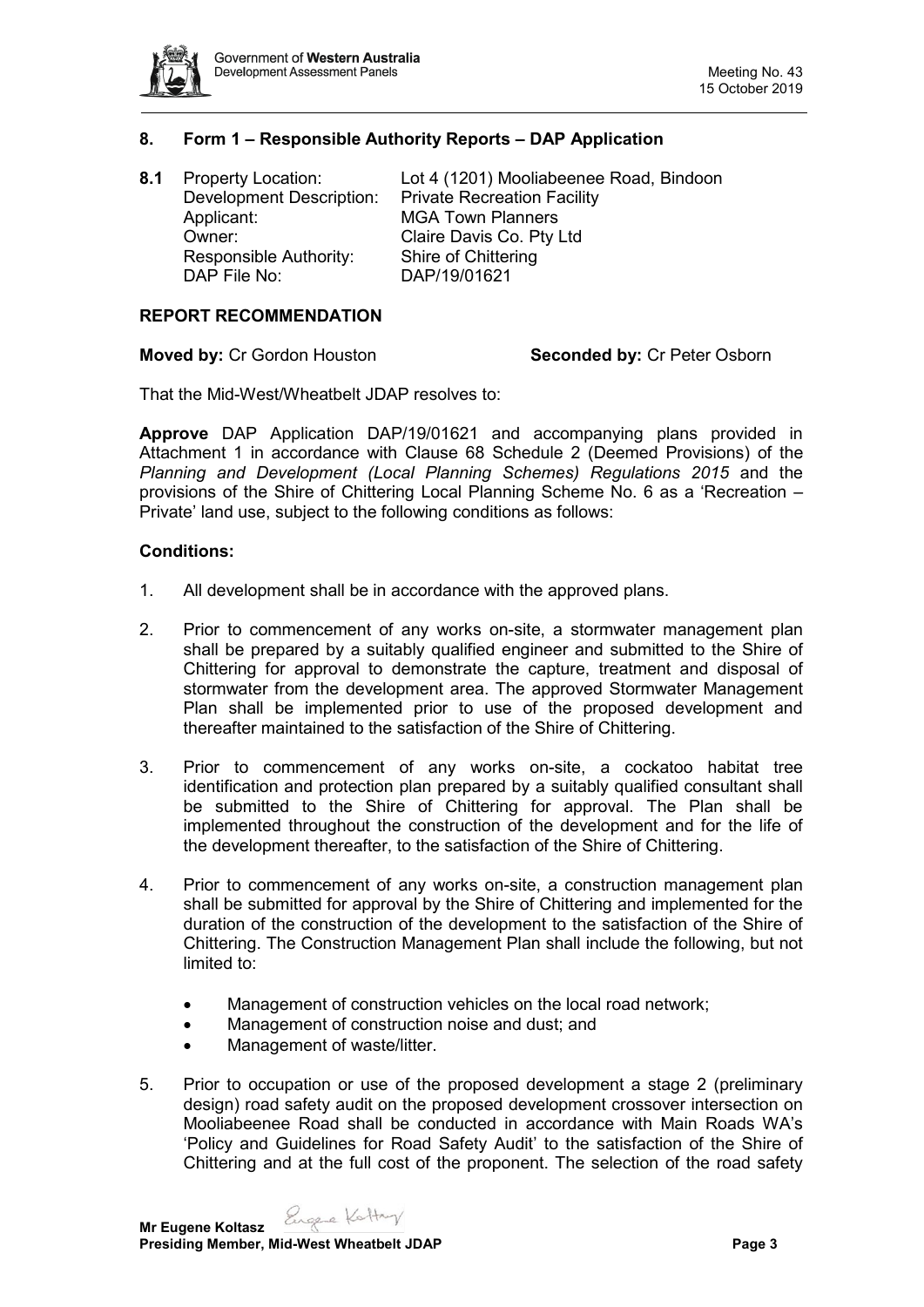

auditor will be through consultation with and to the satisfaction of the Shire of Chittering. All recommendations of the Road Safety Audit shall be implemented prior to the use or occupation of the proposed development, in consultation with the Shire of Gingin to the satisfaction of the Shire of Chittering.

- 6. Prior to occupation or use of the proposed development a vehicle crossover in the location identified by the GTA Consultants 'Technical Note' dated 17 September 2019, shall be constructed to the specifications of the Shire of Gingin and in accordance with the recommendations of the approved Road Safety Audit to the satisfaction of the Shire of Chittering.
- 7. Prior to occupation or use of the proposed development a pest management plan shall be submitted for approval by the Shire and thereafter implemented to the satisfaction of the Shire.
- 8. Prior to occupation or use of the proposed development an emergency response and recovery plan shall be submitted for approval by the Shire and thereafter implemented. The Plan shall identify risks associated with the proposed development and indicate response measures to the identified risks.
- 9. All exterior lighting associated with the development shall comply with Australian Standard 4282:2019 'Control of the obtrusive effects of outdoor lighting' for the duration of the development to the satisfaction of the Shire.

# **Advice Notes**

- 1. The applicant is advised that compliance with the *Health (Public Buildings) Regulations 1992* is required. A Public Buildings Certificate should be obtained from the Shire prior to the development's operation.
- 2. The applicant is advised to comply with all relevant laws relating to works associated with power infrastructure. The applicant is encouraged to contact Western Power for further details.
- 3. The applicant is advised of the requirements of the *Health (Aquatic Facilities) Regulations 2007* and the associated Code of Practice, and the need for approval to be obtained from the Department of Health for the construction and maintenance of the proposed lagoon.

#### **AMENDING MOTION**

# **Moved by:** Cr Gordon Houston **Seconded by:** Cr Peter Osborn

The following amendments were made en bloc:

(i) That a new Condition (Condition 10) be added to read as follows:

*That an Operational and Environmental Management Plan shall be submitted to the Shire of Chittering, for approval by the Shire, prior to occupation or use of the site to address dust, noise, traffic, groundwater, lighting and the hours of operation.*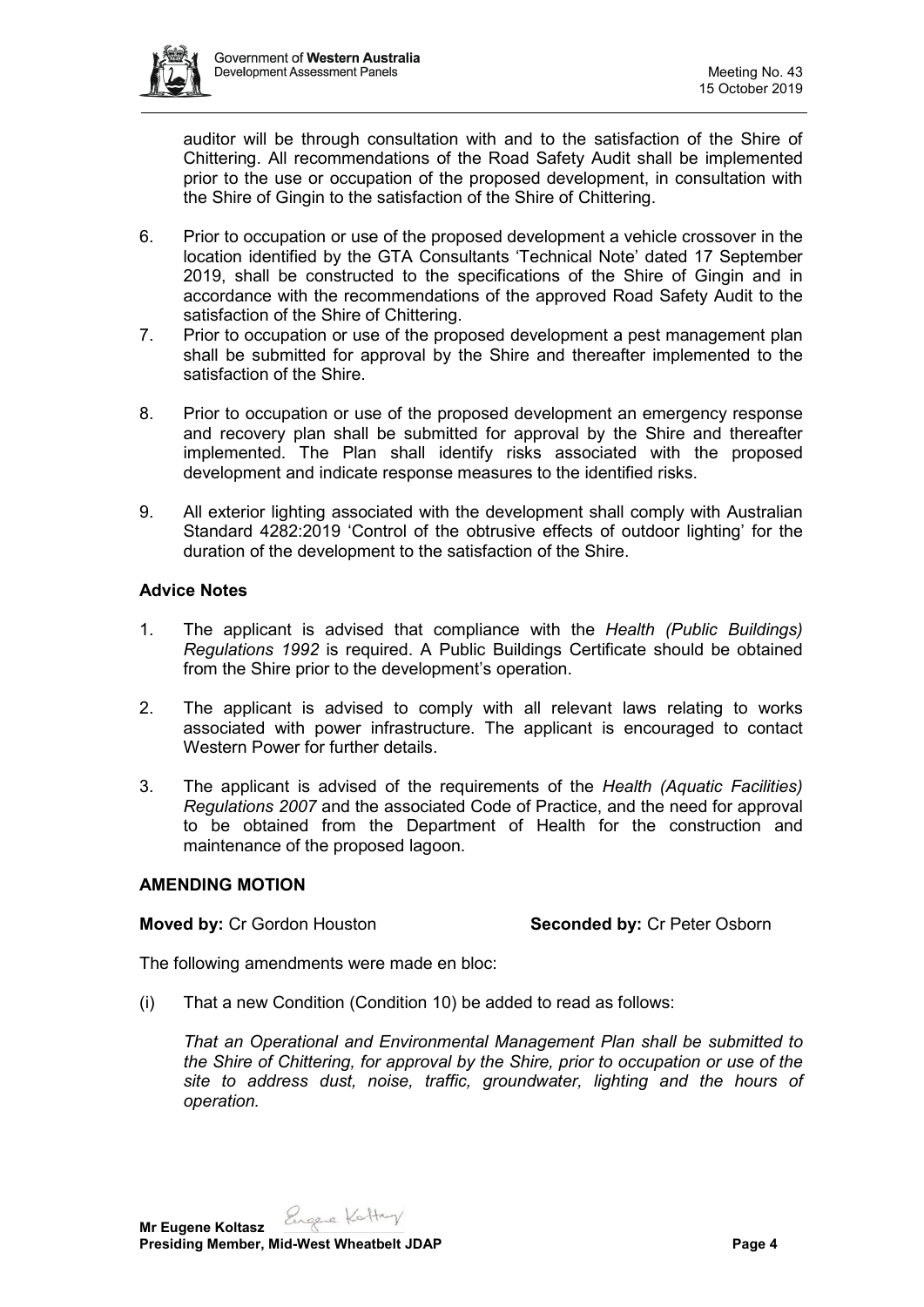

(ii) That a new Advice Note (Advice Note 4) be added to read as follows:

*In addressing the requirements of Condition 10 the applicant's attention is drawn to the Environmental Management Plan Guidelines (2014) published by the Australian Government Department of Environment.*

## **The Amending Motion was put and CARRIED UNANIMOUSLY.**

**REASON:** To address Operational and Environmental concerns that may not be fully addressed in the current conditions.

## **REPORT RECOMMENDATION (AS AMENDED)**

That the Mid-West/Wheatbelt JDAP resolves to:

**Approve** DAP Application DAP/19/01621 and accompanying plans provided in Attachment 1 in accordance with Clause 68 Schedule 2 (Deemed Provisions) of the *Planning and Development (Local Planning Schemes) Regulations 2015* and the provisions of the Shire of Chittering Local Planning Scheme No. 6 as a 'Recreation – Private' land use, subject to the following conditions as follows:

## **Conditions:**

- 1. All development shall be in accordance with the approved plans.
- 2. Prior to commencement of any works on-site, a stormwater management plan shall be prepared by a suitably qualified engineer and submitted to the Shire of Chittering for approval to demonstrate the capture, treatment and disposal of stormwater from the development area. The approved Stormwater Management Plan shall be implemented prior to use of the proposed development and thereafter maintained to the satisfaction of the Shire of Chittering.
- 3. Prior to commencement of any works on-site, a cockatoo habitat tree identification and protection plan prepared by a suitably qualified consultant shall be submitted to the Shire of Chittering for approval. The Plan shall be implemented throughout the construction of the development and for the life of the development thereafter, to the satisfaction of the Shire of Chittering.
- 4. Prior to commencement of any works on-site, a construction management plan shall be submitted for approval by the Shire of Chittering and implemented for the duration of the construction of the development to the satisfaction of the Shire of Chittering. The Construction Management Plan shall include the following, but not limited to:
	- Management of construction vehicles on the local road network;
	- Management of construction noise and dust; and
	- Management of waste/litter.
- 5. Prior to occupation or use of the proposed development a stage 2 (preliminary design) road safety audit on the proposed development crossover intersection on Mooliabeenee Road shall be conducted in accordance with Main Roads WA's 'Policy and Guidelines for Road Safety Audit' to the satisfaction of the Shire of Chittering and at the full cost of the proponent. The selection of the road safety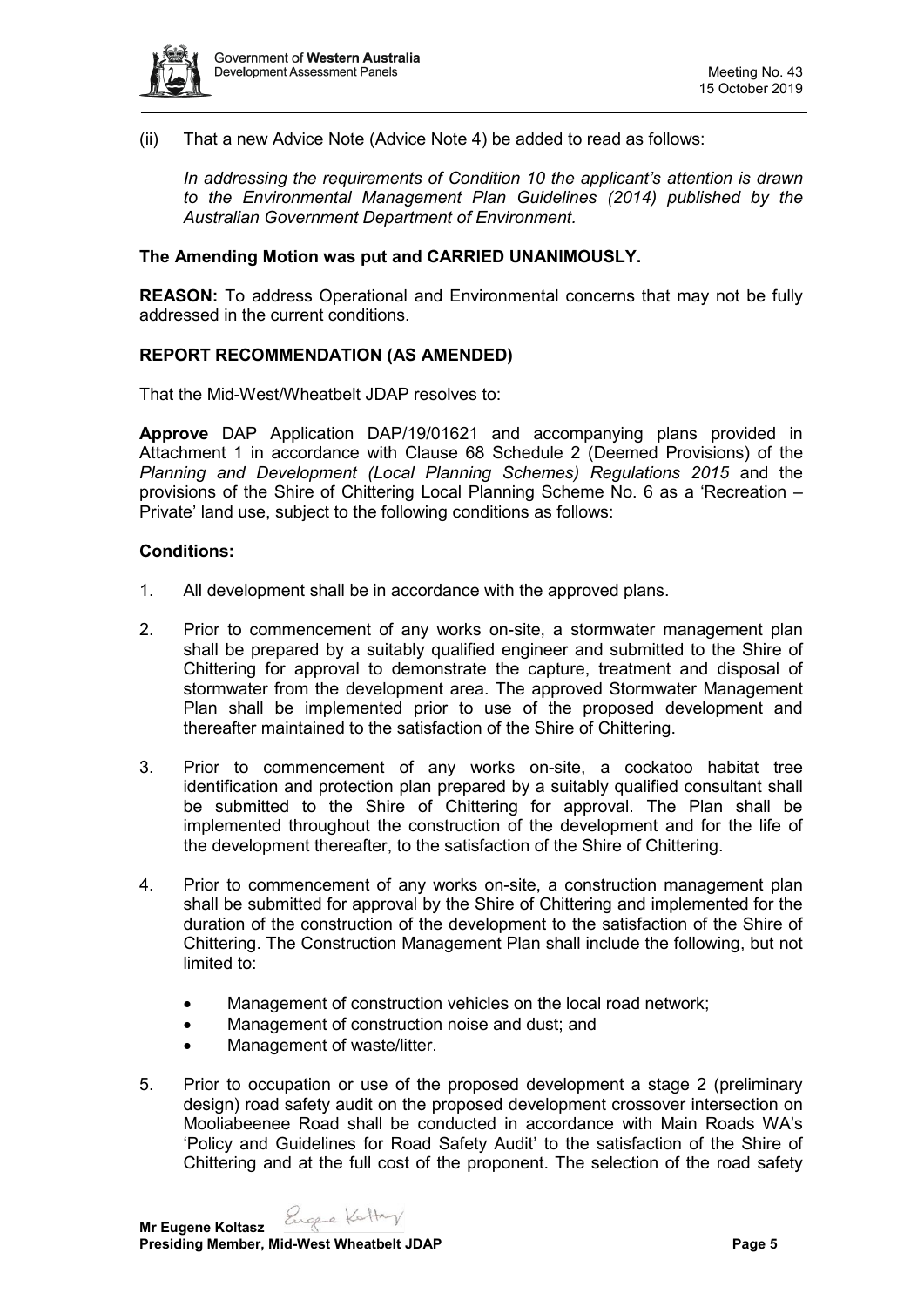

auditor will be through consultation with and to the satisfaction of the Shire of Chittering. All recommendations of the Road Safety Audit shall be implemented prior to the use or occupation of the proposed development, in consultation with the Shire of Gingin to the satisfaction of the Shire of Chittering.

- 6. Prior to occupation or use of the proposed development a vehicle crossover in the location identified by the GTA Consultants 'Technical Note' dated 17 September 2019, shall be constructed to the specifications of the Shire of Gingin and in accordance with the recommendations of the approved Road Safety Audit to the satisfaction of the Shire of Chittering.
- 7. Prior to occupation or use of the proposed development a pest management plan shall be submitted for approval by the Shire and thereafter implemented to the satisfaction of the Shire.
- 8. Prior to occupation or use of the proposed development an emergency response and recovery plan shall be submitted for approval by the Shire and thereafter implemented. The Plan shall identify risks associated with the proposed development and indicate response measures to the identified risks.
- 9. All exterior lighting associated with the development shall comply with Australian Standard 4282:2019 'Control of the obtrusive effects of outdoor lighting' for the duration of the development to the satisfaction of the Shire.
- 10. That an Operational and Environmental Management Plan shall be submitted to the Shire of Chittering to address dust, noise, traffic, groundwater, lighting and hours of operation.

# **Advice Notes**

- 1. The applicant is advised that compliance with the *Health (Public Buildings) Regulations 1992* is required. A Public Buildings Certificate should be obtained from the Shire prior to the development's operation.
- 2. The applicant is advised to comply with all relevant laws relating to works associated with power infrastructure. The applicant is encouraged to contact Western Power for further details.
- 3. The applicant is advised of the requirements of the *Health (Aquatic Facilities) Regulations 2007* and the associated Code of Practice, and the need for approval to be obtained from the Department of Health for the construction and maintenance of the proposed lagoon.
- 4. In addressing the requirements of Condition 10 the applicant's attention is drawn to the Environmental Management Plan Guidelines (2014) published by the Australian Government Department of Environment.

## **The Report Recommendation (as amended) was put and CARRIED UNANIMOUSLY.**

**REASON:** In accordance with details contained in the Responsible Authority Report and Amending Motion.